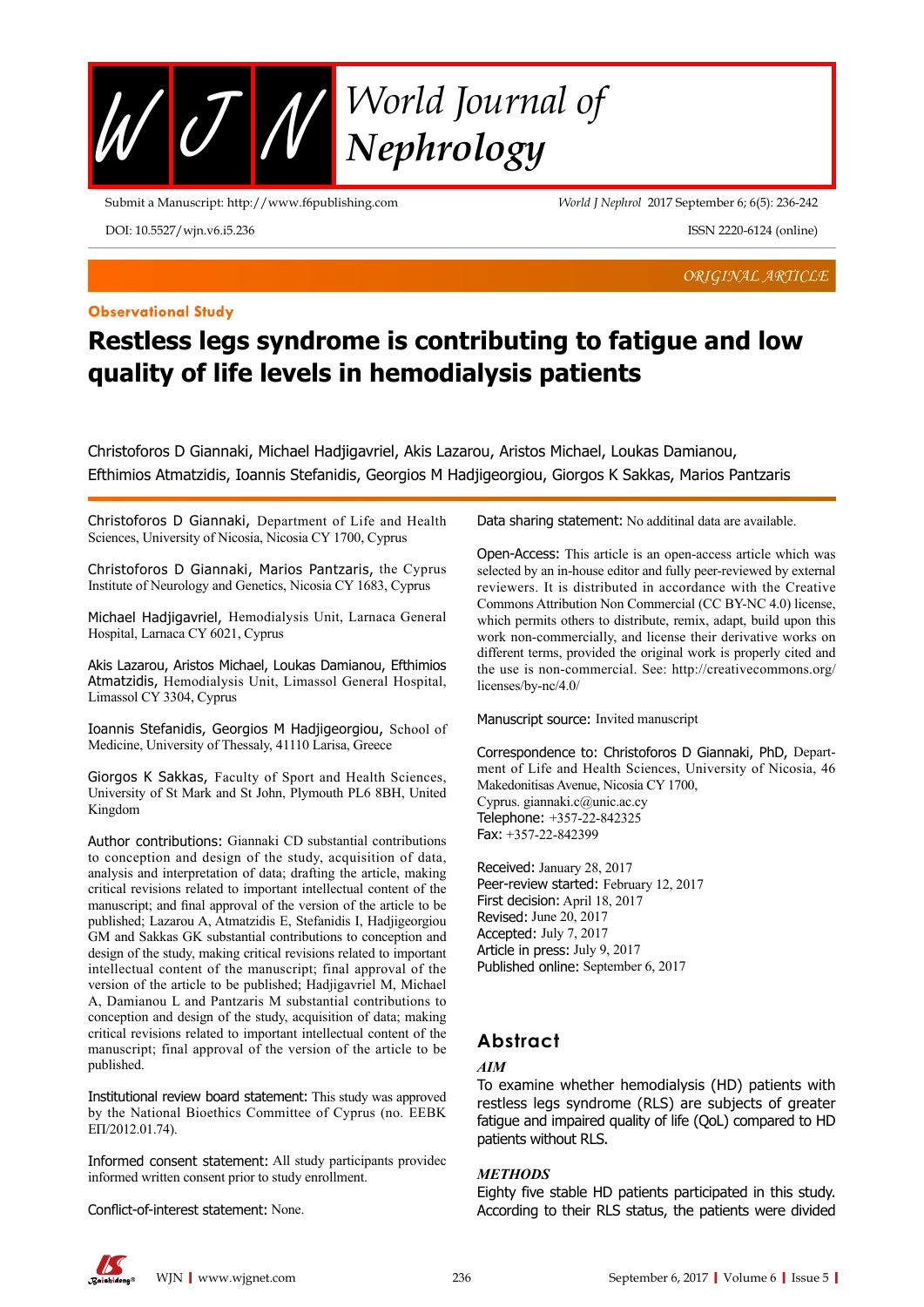into the RLS group ( $n = 23$ ) and the non-RLS group ( $n = 23$ ) = 62). QoL, fatigue, sleep quality, daily sleepiness and depression symptoms were assessed by using various questionnaires. Finally, biochemical parameters including iron, ferritin, hemoglobin, hematocrit and parathormone were assessed.

### *RESULTS*

The HD patients with RLS scored worse in all the questionnaires used in the study ( $P < 0.05$ ). The patients with RLS were more likely to receive the HD therapy on the morning shift, whilst 43.5% of the RLS patients reported to experience the RLS symptoms also during HD. The severity of RLS was correlated with fatigue, depression score and sleep quality ( $P < 0.05$ ).

### *CONCLUSION*

HD patients with RLS are subject to lower QoL related parameters and greater fatigue compared to HD patients without RLS. RLS should be successfully managed in order to improve the QoL of the sufferers.

**Key words:** Sleep quality; Depression; Secondary restless legs syndrome; Fatigue; Quality of life

**© The Author(s) 2017.** Published by Baishideng Publishing Group Inc. All rights reserved.

**Core tip:** Restless legs syndrome (RLS) is very common in patients receiving hemodialysis therapy. It seems that the hemodialysis patients who suffer also from RLS are subject of greater fatigue levels and they are experience even more impaired quality of life, sleep quality, daily sleepiness and depression symptoms compared to their free RLS counterparts.

Giannaki CD, Hadjigavriel M, Lazarou A, Michael A, Damianou L, Atmatzidis E, Stefanidis I, Hadjigeorgiou GM, Sakkas GK, Pantzaris M. Restless legs syndrome is contributing to fatigue and low quality of life levels in hemodialysis patients. *World J Nephrol* 2017; 6(5): 236-242 Available from: URL: http://www. wjgnet.com/2220-6124/full/v6/i5/236.htm DOI: http://dx.doi. org/10.5527/wjn.v6.i5.236

### **INTRODUCTION**

Restless legs syndrome (RLS) (also called as Willis-Ekbom disease) is a sensory-motor sleep disorder which is very common in hemodialysis (HD) patients. It is called also as uremic RLS and it is affecting almost 30% of the HD population $<sup>[1]</sup>$ .</sup>

According to the literature, the symptoms' severity of uremic RLS is worse compared to the idiopathic  $RLS^{[2]}$ , whilst a number of studies highlight the negative effects of this extremely distressing sleep disorder on many aspects of the patient's quality of life (QoL), overall health and wellbeing<sup>[1]</sup>.

In particular, data derived mainly from crosssectional studies reveal that the HD patients with RLS experience significantly poorer sleep quality $[3]$ , increased insomnia<sup>[4]</sup> and motor activity during sleep<sup>[5]</sup>, higher depression symptoms<sup>[6]</sup>, increased anxiety levels<sup>[7]</sup> and increased muscle atrophy<sup>[6]</sup> compared to HD patients without RLS. Moreover, RLS motor and sensory symptoms may appear also during HD therapy<sup>[8]</sup> inducing significant disturbance of the patient's rest and patience. Therefore is not surprising that the HD patients with RLS are characterized by even poorer QoL levels compared to HD patients without  $RLS^{[1]}$ .

On the other hand, it is well known that the majority of the HD patients have significant levels of fatigue<sup>[9]</sup>. Fatigue experienced by the HD patients has both mental and physical aspects and could significantly affect the QoL levels of this specific population<sup>[10]</sup>. In the study by Jhamb *et al*<sup>[11]</sup>, fatigue was independently associated, among others, with sleep quality and RLS.

The current study aimed to investigate potential differences in QoL, depression levels, sleep quality, fatigue and daily sleepiness status between HD patients with and without RLS. Taking into account the considerable negative effect of RLS on many physical and mental related parameters and especially on sleep, we hypothesize that the HD patients with RLS will present significantly greater fatigue and lower QoL levels compared to their free-RLS counterparts.

### **MATERIALS AND METHODS**

Eighty-five out of 102 HD patients volunteer to participate in this study. Patients were recruited from the HD units of the General Hospitals of Larnaca and Limassol, Cyprus. After a brief discussion of the purpose of the study and the procedures to be followed, the patients who voluntarily agreed to participate to the study and gave written informed consent included in the cohort. Inclusion criteria were as follows: Being in HD therapy 3 times per week at least 3 mo and with stable clinical condition. Patients received the HD therapy with the morning shift either with the noon shift, both using hollow-fiber dialysers and bicarbonate buffer. Exclusion criteria included treatment with dopamine agonists prior to the study and cognitive inability to complete the various questionnaires.

RLS was diagnosed using the International RLS study group criteria<sup>[12]</sup>, whilst RLS severity was assessed by using the International RLS Severity Scale  $(IRLS)^{[13]}$ . Information related to when the first RLS symptoms appeared (before or after the institution of HD therapy), whether other members of the patients suffer also from RLS and whether the symptoms of RLS appear also during HD therapy were obtained also.

All patients provided a written consent for participation to the study, which conformed to the principles enumerated in the Helsinki Declaration of 1975. The study was approved by the National Bioethics Committee of Cyprus.

### *Questionnaires*

QoL levels were evaluated using the SF-36 question-

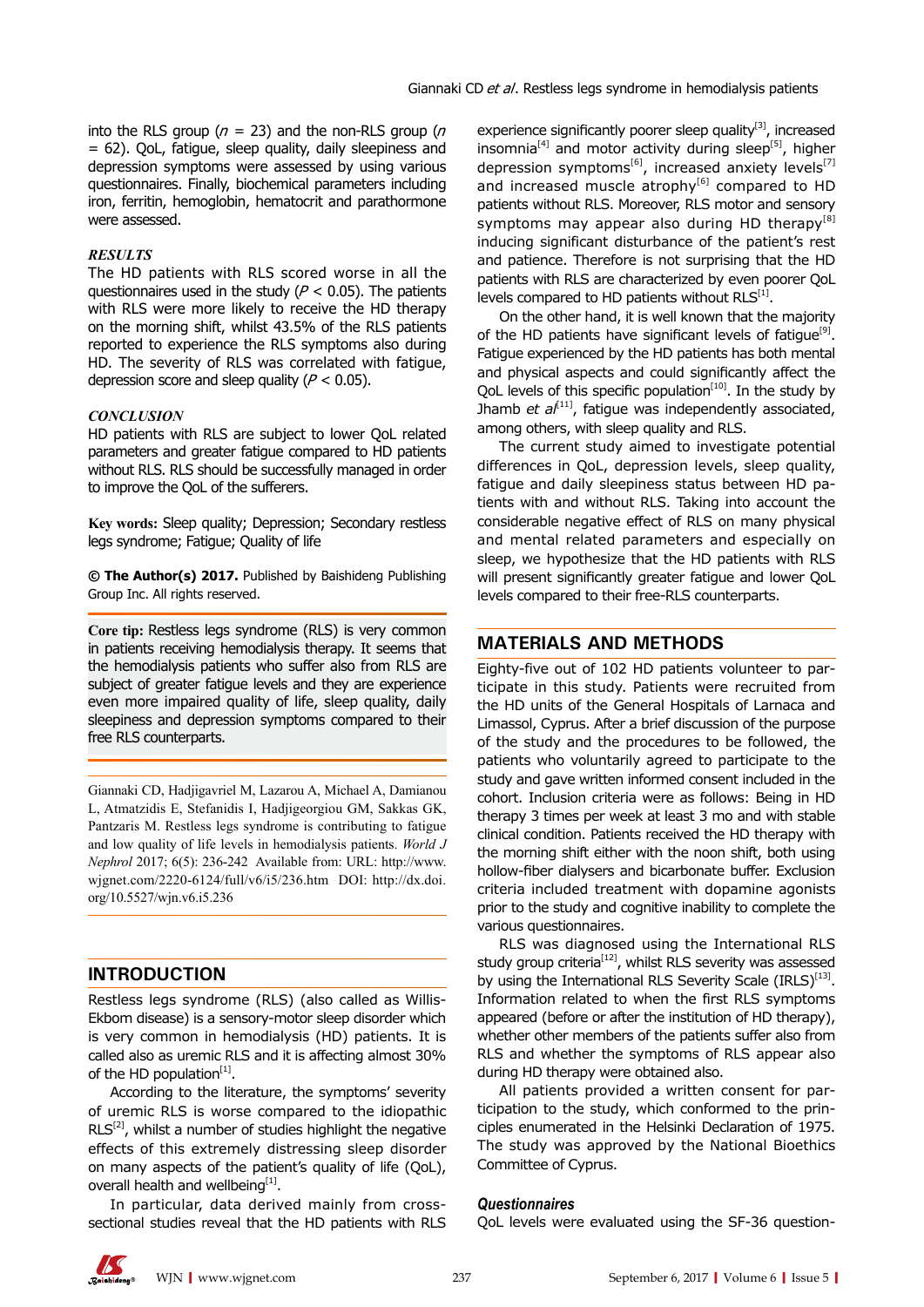#### Giannaki CD et al. Restless legs syndrome in hemodialysis patients

| Table 1 Patient's characteristics presented as pool data and divided in two groups according to restless legs syndrome diagnosis |                    |                   |                   |                          |  |
|----------------------------------------------------------------------------------------------------------------------------------|--------------------|-------------------|-------------------|--------------------------|--|
| <b>Variables</b>                                                                                                                 | Patients pool data | <b>RLS</b>        | Non-RLS           | $P$ value                |  |
| $\boldsymbol{n}$                                                                                                                 | 85                 | 23                | 62                | $\overline{\phantom{a}}$ |  |
| Female/male                                                                                                                      | 54/31              | 10/13             | 21/41             | $0.414^1$                |  |
| Age $(yr)$                                                                                                                       | $67.3 \pm 11.4$    | $67.8 \pm 9.6$    | $67.1 \pm 12.1$   | 0.801                    |  |
| 95%CI                                                                                                                            | 64.8 to 69.8       | 63.6 to 73.0      | 64.1 to 70.2      |                          |  |
| Weight (kg)                                                                                                                      | $73.3 \pm 15.9$    | $77.3 \pm 20.4$   | $72.0 \pm 14.1$   | 0.205                    |  |
| 95%CI                                                                                                                            |                    | 67.5 to 87.2      | 68.3 to 75.7      |                          |  |
| Dialysis shift morning/noon                                                                                                      | 54/31              | 4/19              | 35/27             | 0.026 <sup>1</sup>       |  |
| Years in hemodialysis                                                                                                            | $4.7 \pm 5.1$      | $5.2 \pm 4.9$     | $4.5 \pm 5.2$     | 0.592                    |  |
| 95%CI                                                                                                                            | 3.6 to 5.8         | 3.1 to 7.3        | 3.2 to 5.9        |                          |  |
| <b>IRLS</b> score                                                                                                                |                    | $21.8 \pm 6.1$    |                   | $\overline{\phantom{a}}$ |  |
| 95%CI                                                                                                                            |                    | 19.1 to 24.5      |                   |                          |  |
| Iron $(\mu g/dL)$                                                                                                                | $44.7 \pm 18.2$    | $43.0 \pm 16.6$   | $45.4 \pm 19.0$   | 0.741                    |  |
| 95%CI                                                                                                                            | 38.2 to 51.2       | 30.2 to 55.7      | 37.3 to 53.4      |                          |  |
| Ferritin (ng/mL)                                                                                                                 | $514.4 \pm 411.7$  | $443.7 \pm 356.5$ | $547.4 \pm 441.5$ | 0.567                    |  |
| 95%CI                                                                                                                            | 344.4 to 684.3     | 145.6 to 741.8    | 320.4 to 774.6    |                          |  |
| Hct                                                                                                                              | $36.4 \pm 5.3$     | $33.9 \pm 5.6$    | $37.7 \pm 4.9$    | 0.111                    |  |
| 95%CI                                                                                                                            | 34.2 to 38.7       | 29.2 to 38.7      | 35.1 to 40.3      |                          |  |
| Hb(g/dL)                                                                                                                         | $11.1 \pm 1.5$     | $10.1 \pm 1.6$    | $11.4 \pm 1.4$    | 0.022                    |  |
| 95%CI                                                                                                                            | 10.5 to 11.6       | 8.9 to 11.3       | 10.8 to 12.0      |                          |  |
| Parathormone (pmol/L)                                                                                                            | $4.9 \pm 1.9$      | $4.8 \pm 1.7$     | $4.9 \pm 2.0$     | 0.97                     |  |
| 95%CI                                                                                                                            | 4.2 to 5.5         | 3.6 to 6.1        | 4.0 to 5.8        |                          |  |
| Albumin $(g/dL)$                                                                                                                 | $3.6 \pm 0.3$      | $3.6 \pm 0.3$     | $3.6 \pm 0.3$     | 0.853                    |  |
| 95%CI                                                                                                                            | 3.5 to 3.8         | 3.4 to 3.9        | 3.5 to 3.8        |                          |  |
| Diabetes $(\%)$                                                                                                                  | 30(35.3)           | 9(39.1)           | 21(33.9)          | $0.765^1$                |  |
| Hypertension $(\%)$                                                                                                              | 30(35.3)           | 8(34.8)           | 22(35.5)          | 0.832 <sup>1</sup>       |  |

<sup>1</sup>For categorical data a  $\chi^2$  test performed. All data are mean ± SD (95%CI). IRLS: International restless legs syndrome severity scale; Hct: Hematocrit; Hb: Hemoglobin.

naire $[14]$ . Fatigue levels were assessed by using the fatigue severity scale (FSS)<sup>[15]</sup>. The patients' depression symptoms were assessed by using the self-rating depression scale developed by Zung $<sup>[16]</sup>$ . Daily sleepiness status was</sup> assessed by using the Epworth Sleepiness Scale ( $ESS$ )<sup>[17]</sup>. Finally, the patients' subjective sleep quality was assessed by the Pittsburgh sleep quality index  $(PSQI)^{[18]}$ .

#### *Biochemical assessment*

The patient's routine monthly laboratory results were recorded including iron (photometry), ferritin (spectophotometry, Beckman Coulter AU 680 Chemistry Analyzer), hematocrit, haemoglobin [sodium lauryl sulfate (SLS) method], albumin (photometry) and parathormone (chemiluminescence, ARCHITECT assay, Abbott Laboratories, Wiesbaden, Germany). The biochemical analysis was performed at the clinical labs of the affiliated hospitals under standard hospital procedures.

### *Statistical analysis*

The differences between the RLS and the non-RLS group in regards to the various variables were examined using independent samples  $t$  test.  $\chi^2$  tests were used in order to compare the two groups for categorical variables. The Pearson correlation test was used to assess the relationship between the examined variables. All data are presented as mean  $\pm$  SD and the level of statistical significance was set at  $P < 0.05$ . All analyses were carried out using the SPSS Statistical Package version 19. The statistical review of the study was performed by

a biomedical statistician.

### **RESULTS**

Twenty-three out of 84 patients (27%) were diagnosed to experience RLS symptoms, whilst 10 out of those 23 RLS patients reported to experience the RLS symptoms also during HD (43.5%). Only 2 patients reported that a member of their family experience also RLS symptoms (8.7%), whereas 3 patients reported to experience the RLS symptoms before the institution of the HD treatment (13%).

The patients' characteristics are presented in Table 1. The patients with RLS were found to have lower hemoglobin levels ( $P = 0.022$ ) compared to the patients without RLS. In addition, the patients with RLS were more likely to receive the HD therapy on the morning shift (*P* = 0.026).

Depression, fatigue, daytime sleepiness and sleep quality data are presented in Table 2. QoL data are presented in Table 3. All the examined parameters were found to be significantly worse in the RLS patients compared to the free-RLS patients (*P* < 0.05). Finally, the IRLS score positively correlated with PSQI (*r* = 0.477, *P* = 0.025), depression score (*r* = 0.551, *P* = 0.010) and fatigue index  $(r = 0.582, P = 0.004)$ .

### **DISCUSSION**

The main finding of the current study is that the

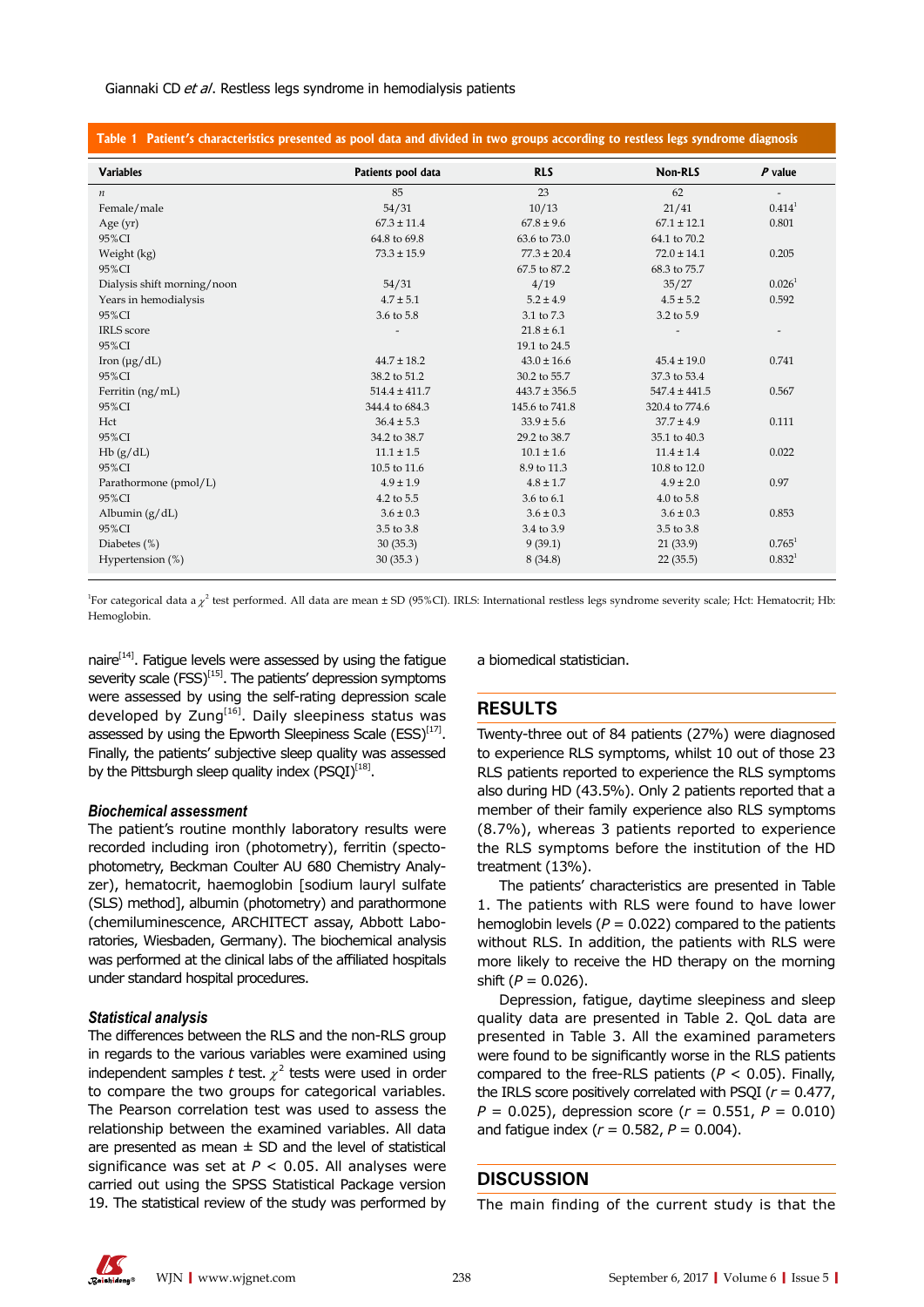**Table 2 Depression, fatigue, daytime sleepiness and sleep quality data presented as pool data and divided in two groups according to restless legs syndrome diagnosis**

| <b>Variables</b>               | Patients pool data | <b>RLS</b>     | Non-RLS               | P value |
|--------------------------------|--------------------|----------------|-----------------------|---------|
| Pittsburgh sleep quality index | $7.8 \pm 5.1$      | $13.9 \pm 2.9$ | $5.5 \pm 3.6$         | 0.000   |
| 95%CI                          | 6.6 to 7.9         | 12.6 to 15.2   | $4.6 \text{ to } 6.5$ |         |
| Epworth sleepiness scale       | $4.3 \pm 3.6$      | $6.8 \pm 4.3$  | $3.4 \pm 2.8$         | 0.000   |
| 95%CI                          | 3.5 to 5.1         | 4.9 to 8.7     | $2.6 \text{ to } 4.1$ |         |
| Zung depression scale          | $60.8 \pm 7.1$     | $58.0 \pm 4.0$ | $48.3 \pm 6.1$        | 0.000   |
| 95%CI                          | 49.2 to 52.4       | 56.1 to 59.8   | 46.7 to 49.9          |         |
| Fatigue severity scale index   | $4.5 \pm 1.2$      | $5.8 \pm 0.7$  | $4.1 \pm 1.1$         | 0.000   |
| 95%CI                          | 4.3 to 4.8         | 5.4 to 6.1     | 3.8 to 4.3            |         |

All data are mean ± SD (95%CI). RLS: Restless legs syndrome.

#### **Table 3 Quality of life data presented as pool data and divided in two groups according to restless legs syndrome diagnosis**

| <b>Variables</b>   | Patients pool data | <b>RLS</b>      | Non-RLS         | $P$ value |
|--------------------|--------------------|-----------------|-----------------|-----------|
| SF-36 MCS          | $55.3 \pm 16.7$    | $46.6 \pm 15.4$ | $58.5 \pm 16.1$ | 0.004     |
| 95%CI              | 51.6 to 59.0       | 39.8 to 53.5    | 54.3 to 62.7    |           |
| <b>SF-36 PCS</b>   | $51.8 \pm 19.4$    | $40.6 \pm 18.1$ | $56.1 \pm 18.2$ | 0.001     |
| 95%CI              | 47.5 to 56.1       | 32.5 to 48.6    | 51.2 to 60.8    |           |
| SF-36 total score  | $55.1 \pm 18.8$    | $45.5 \pm 17.7$ | $58.7 \pm 18.1$ | 0.004     |
| 95%CI              | 51.0 to 59.3       | 37.6 to 53.3    | 54.0 to 63.4    |           |
| Physical function  | $46.9 \pm 29.1$    | $38.4 \pm 28.2$ | $50.1 \pm 29.1$ | 0.107     |
| 95%CI              | 40.5 to 53.4       | 25.8 to 50.9    | 42.5 to 57.7    |           |
| Role physical      | $45.3 \pm 42.4$    | $28.4 \pm 38.8$ | $51.6 \pm 42.2$ | 0.027     |
| 95%CI              | 35.9 to 54.7       | 11.2 to 45.6    | 40.6 to 42.7    |           |
| Body pain          | $72.3 \pm 23.1$    | $63.9 \pm 24.3$ | $75.4 \pm 22.0$ | 0.045     |
| 95%CI              | 67.1 to 77.4       | 53.1 to 74.7    | 69.6 to 81.1    |           |
| General health     | $47.0 \pm 16.4$    | $37.1 \pm 14.5$ | $50.7 \pm 15.6$ | 0.001     |
| 95%CI              | 43.4 to 50.6       | 30.6 to 43.5    | 46.6 to 54.8    |           |
| Vitality           | $48.3 \pm 16.1$    | $36.1 \pm 14.5$ | $52.8 \pm 14.2$ | 0.000     |
| 95%CI              | 44.7 to 51.8       | 29.6 to 42.5    | 49.1 to 56.6    |           |
| Social functioning | $71.8 \pm 20.8$    | $65.5 \pm 21.7$ | $74.1 \pm 20.2$ | 0.098     |
| 95%CI              | 67.2 to 76.4       | 55.9 to 75.1    | 68.9 to 79.4    |           |
| Mental health      | $52.2 \pm 45.3$    | $43.9 \pm 47.5$ | $55.3 \pm 44.4$ | 0.316     |
| 95%CI              | 42.2 to 62.3       | 22.8 to 65.0    | 43.7 to 66.9    |           |
| Reported health    | $57.1 \pm 12.1$    | $50.7 \pm 10.7$ | $59.5 \pm 11.8$ | 0.003     |
| 95%CI              | 54.4 to 59.8       | 45.9 to 55.4    | 56.4 to 62.6    |           |

All data are mean ± SD (95%CI). SF-36: 36-Item Short Form Health Survey; MCS: Mental component score; PCS: Physical component score; RLS: Restless legs syndrome.

HD patients who suffer also from RLS are subject of greater fatigue levels and they are experience even more impaired QoL, sleep quality, daily sleepiness and depression symptoms compared to HD patients without RLS.

Many factors could contribute to the increased fatigue levels of the HD patients. Recent studies indicate sleep disorders as one of the major factors which may be responsible for the elevated fatigue levels of the HD patients<sup>[10]</sup>. Interestingly, in line with our findings, RLS has been reported to associate with greater fatigue levels in patients on  $HD<sup>[11]</sup>$ .

RLS is a sleep disorder which is highly prevalent in the HD population<sup>[1]</sup>. Approximately 27% of the studied patients were diagnosed to experience RLS symptoms; a prevalence which is in line with the published literature in the field $[1]$ . We should note that those are the first data regarding RLS from Cyprus.

In addition, approximately 43.5% of the RLS patients reported to experience the RLS symptoms during HD therapy, factor that may contribute to increase fatigability of the patients during their treatment. On the other hand, the findings of the current study reveal that the patients with RLS have significantly worse daily sleepiness status, in line with previous findings<sup>[7,19]</sup>. Daily sleepiness has been shown to be associated with fatigue in patients receiving HD therapy<sup>[11]</sup>. Finally, the data of the current study confirm the well known negative effect of uremic RLS on sleep quality $[1,4]$ , whilst the severity of RLS was correlated with poor sleep quality.

Taking into consideration the fact that many HD patients experience elevated fatigue symptoms<sup>[9,20]</sup> and the fact that RLS may contribute to even greater fatigue symptoms, successful management of RLS may help those patients to reduce among others also fatigue and

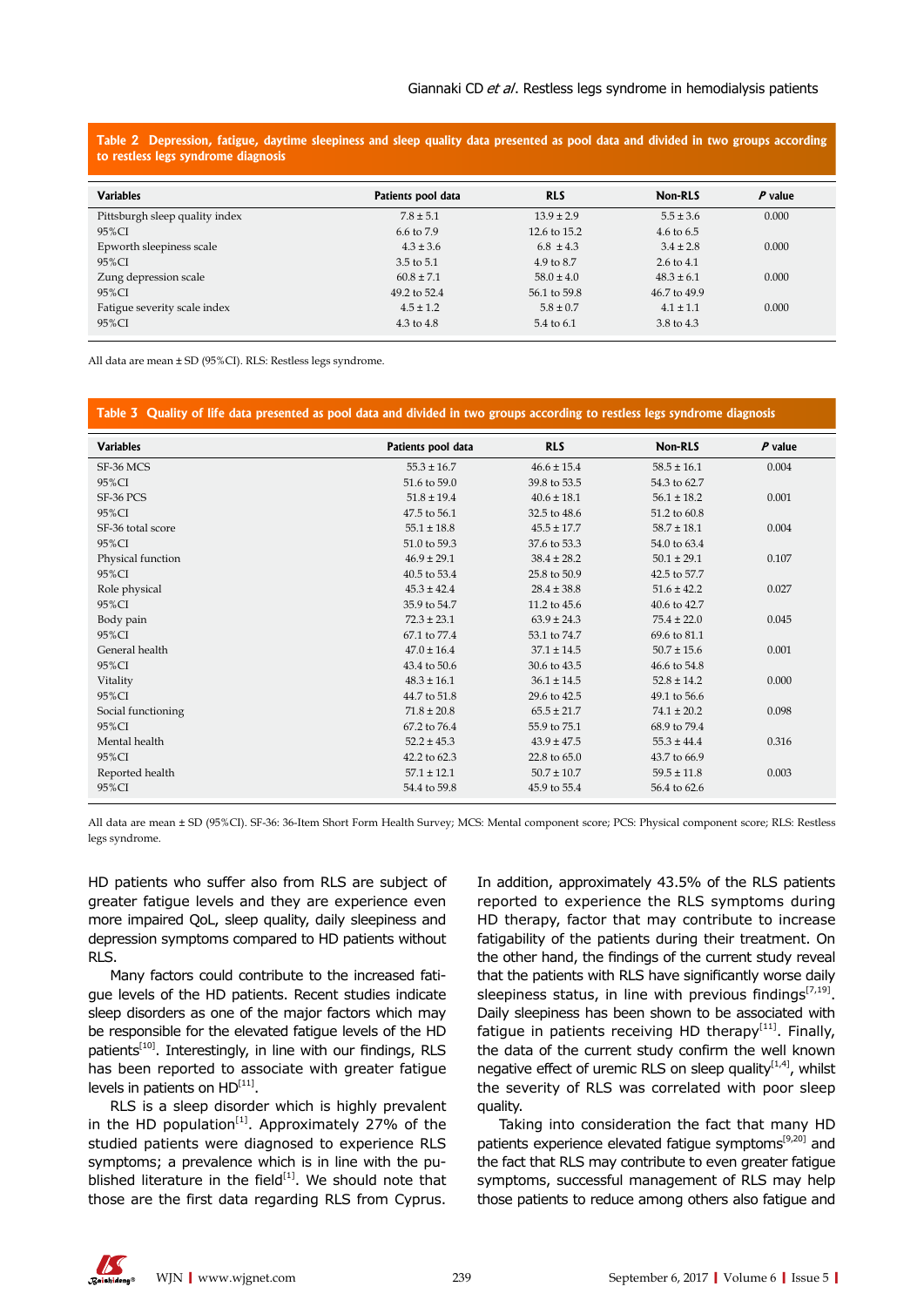tiredness feelings. It is known that exercise training alone<sup>[21-23]</sup> or in combination with dopamine agonists<sup>[24]</sup> could ameliorate the severity of uremic RLS symptoms. On the other hand, evidence exists regarding the favorable effect of exercise training on fatigue levels of HD patients, however, RLS presence was not taken into consideration in these studies<sup>[20]</sup>. It would be interesting in future studies to investigate the effects of chronic exercise training on fatigue levels in patients with uremic RLS.

Morning-shift HD was found to associated with RLS, in contrast with previous studies<sup>[25,26]</sup>, however, we should note that the association between the time of HD delivery and RLS is still controversial. In addition, hemoglobin levels observed to be significantly lower in the RLS group, confirming previous data<sup>[27]</sup>. Notably, low haemoglobin levels may contribute to greater levels of fatigue in the HD population $[28]$ . However, we should note that many cross-sectional studies did not confirm an association between lower hemoglobin levels and RLS presence in HD patients $^{[6]}$ .

According to the literature, familiar component appear to be high in idiopathic RLS<sup>[29]</sup>. In contrast, familial component reported to be significantly lower in patients with uremic RLS compared to idiopathic  $RLS^{[30]}$ . In the current study, approximately 9% of the RLS patients reported that a member of their family experience also RLS symptoms, in line with previous data which reported similar prevalence<sup>[30]</sup>. In addition, 13% of the RLS patients reported that they were experience the RLS symptoms before the start of the HD treatment, showing the association of renal disease and RLS. Interestingly, the RLS symptoms have been reported to ameliorated or disappeared after kidney transplantation $[31]$ . Moreover, no gender differences were found in regards to the RLS presence in our study, confirming previous studies<sup>[32]</sup>, and in contrast to others[27].

Diabetes prevalence did not differ between groups. It is known that RLS has been linked to various diseases, including diabetes and hypertension $[33]$ . In the current study no such an association was found between RLS presence and diabetes and hypertension presence.

Depression score was found to be significantly worse in the patients with RLS compared to the patients without RLS, confirming previous studies the RLS group<sup>[6,34]</sup>. Moreover, depression score was correlated with the severity of RLS. The depressing effect of RLS on various parameters which are known to affect fatigue levels in HD patients such as sleep, QoL and depression<sup>[20,35]</sup> and the distressful nature of the syndrome itself may explain the higher depression score of the patients of the RLS group.

In conclusion, the findings of the current study confirm the negative effect of RLS on many aspects of QoL, including greater fatigue levels. Measures should be taken in order to manage the RLS symptoms and improve the QoL and general health of the patients with uremic RLS.

### **ACKNOWLEDGMENTS**

We would like to thank all hemodialysis patients who volunteered for the purposes of this study, as well as the staff at the hemodialysis unit of Limassol General Hospital and Larnaca General Hospital, Cyprus, for their expert advice and valuable help.

### **COMMENTS COMMENTS**

#### *Background*

Restless legs syndrome (RLS) (also called as Willis-Ekbom disease) is a sensory-motor sleep disorder which is very common in hemodialysis patients. Evidence reveals that RLS negatively affects various aspects of health and quality of life (QoL) in patients receiving hemodialysis (HD) therapy.

#### *Research frontiers*

It is well known that fatigue is one of the most common symptoms experienced by hemodialysis patients. However, it is not clear whether the hemodialysis patients who suffer also from RLS are subjects of greater fatigue levels compared to their free-RLS counterparts.

#### *Innovations and breakthroughs*

The main finding of the current study is that the hemodialysis patients who suffer also from RLS are subject of greater fatigue levels and they are experience even more impaired QoL, sleep quality, daily sleepiness and depression symptoms compared to hemodialysis patients without RLS. Those are the first published data regarding uremic RLS from Cyprus.

#### *Applications*

RLS could induce further impairments on various QoL and overall health parameters in patients receiving hemodialysis therapy. Given that almost 30% of the hemodialysis patients suffer from RLS, measures should be taken (pharmacological or non-pharmacological) in order to ameliorate the RLS symptoms and improve QoL and overall health of the hemodialysis patients.

#### *Terminology*

RLS characterized by an irresistible need to move the legs, usually accompanied by unpleasant sensations. The symptoms of RLS begin or worsen during periods of rest and inactivity (usually at night) resulting in a significant sleep disturbance. The urge to move or unpleasant sensations are partially or totally relieved by movement at least as long as the activity continues.

#### *Peer-review*

The paper is well-written.

### **REFERENCES**

- 1 **Giannaki CD**, Hadjigeorgiou GM, Karatzaferi C, Pantzaris MC, Stefanidis I, Sakkas GK. Epidemiology, impact, and treatment options of restless legs syndrome in end-stage renal disease patients: an evidence-based review. *Kidney Int* 2014; **85**: 1275-1282 [PMID: 24107848 DOI: 10.1038/ki.2013.394]
- 2 **Gkizlis V**, Giannaki CD, Karatzaferi C, Hadjigeorgiou GM, Mihas C, Koutedakis Y, Stefanidis I, Sakkas GK. Uremic versus idiopathic restless legs syndrome: impact on aspects related to quality of life. *ASAIO J* 2012; **58**: 607-611 [PMID: 23069899 DOI: 10.1097/ MAT.0b013e31826d6090]
- 3 **Gade K**, Blaschke S, Rodenbeck A, Becker A, Anderson-Schmidt H, Cohrs S. Uremic restless legs syndrome (RLS) and sleep quality in patients with end-stage renal disease on hemodialysis: potential role of homocysteine and parathyroid hormone. *Kidney Blood Press Res* 2013; **37**: 458-463 [PMID: 24247595 DOI: 10.1159/000355727]
- 4 **Mucsi I**, Molnar MZ, Ambrus C, Szeifert L, Kovacs AZ, Zoller R, Barótfi S, Remport A, Novak M. Restless legs syndrome, insomnia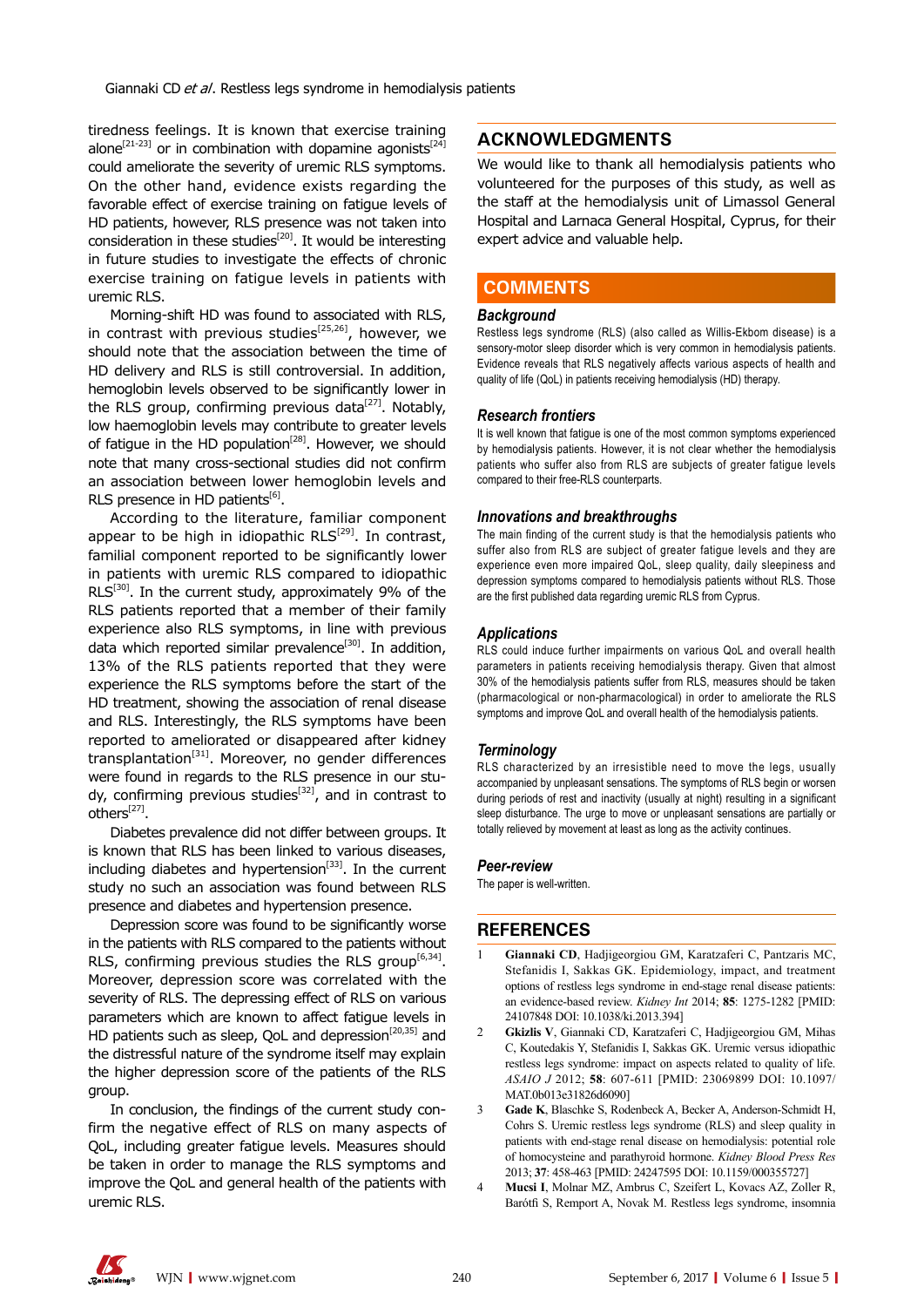and quality of life in patients on maintenance dialysis. *Nephrol Dial Transplant* 2005; **20**: 571-577 [PMID: 15671074 DOI: 10.1093/ndt/ gfh654]

- 5 **Enomoto M**, Inoue Y, Namba K, Munezawa T, Matsuura M. Clinical characteristics of restless legs syndrome in end-stage renal failure and idiopathic RLS patients. *Mov Disord* 2008; **23**: 811-816; quiz 926 [PMID: 18074382 DOI: 10.1002/mds.21882]
- 6 **Giannaki CD**, Sakkas GK, Karatzaferi C, Hadjigeorgiou GM, Lavdas E, Liakopoulos V, Tsianas N, Koukoulis GN, Koutedakis Y, Stefanidis I. Evidence of increased muscle atrophy and impaired quality of life parameters in patients with uremic restless legs syndrome. *PLoS One* 2011; **6**: e25180 [PMID: 21984901 DOI: 10.1371/journal. pone.0025180]
- 7 **Dikici S**, Bahadir A, Baltaci D, Ankarali H, Eroglu M, Ercan N, Sav T. Association of anxiety, sleepiness, and sexual dysfunction with restless legs syndrome in hemodialysis patients. *Hemodial Int* 2014; **18**: 809-818 [PMID: 24865547]
- 8 **Giannaki CD**, Sakkas GK, Hadjigeorgiou GM, Karatzaferi C, Patramani G, Lavdas E, Liakopoulos V, Koutedakis Y, Stefanidis I. Non-pharmacological management of periodic limb movements during hemodialysis session in patients with uremic restless legs syndrome. *ASAIO J* 2010; **56**: 538-542 [PMID: 21245801 DOI: 10.1097/MAT.0b013e3181f1cc04]
- 9 **Weisbord SD**, Fried LF, Arnold RM, Fine MJ, Levenson DJ, Peterson RA, Switzer GE. Prevalence, severity, and importance of physical and emotional symptoms in chronic hemodialysis patients. *J Am Soc Nephrol* 2005; **16**: 2487-2494 [PMID: 15975996 DOI: 10.1681/ ASN.2005020157]
- 10 **Sakkas GK**, Karatzaferi C. Hemodialysis fatigue: just "simple" fatigue or a syndrome on its own right? *Front Physiol* 2012; **3**: 306 [PMID: 22934057 DOI: 10.3389/fphys.2012.00306]
- 11 **Jhamb M**, Liang K, Yabes J, Steel JL, Dew MA, Shah N, Unruh M. Prevalence and correlates of fatigue in chronic kidney disease and end-stage renal disease: are sleep disorders a key to understanding fatigue? *Am J Nephrol* 2013; **38**: 489-495 [PMID: 24335380 DOI: 10.1159/000356939]
- 12 **Allen RP**, Picchietti DL, Garcia-Borreguero D, Ondo WG, Walters AS, Winkelman JW, Zucconi M, Ferri R, Trenkwalder C, Lee HB. Restless legs syndrome/Willis-Ekbom disease diagnostic criteria: updated International Restless Legs Syndrome Study Group (IRLSSG) consensus criteria--history, rationale, description, and significance. *Sleep Med* 2014; **15**: 860-873 [PMID: 25023924 DOI: 10.1016/ j.sleep.2014.03.025]
- 13 **Walters AS**, LeBrocq C, Dhar A, Hening W, Rosen R, Allen RP, Trenkwalder C. Validation of the International Restless Legs Syndrome Study Group rating scale for restless legs syndrome. *Sleep Med* 2003; **4**: 121-132 [PMID: 14592342]
- 14 **Ware JE**. SF-36 health survey update. *Spine* (Phila Pa 1976) 2000; **25**: 3130-3139 [PMID: 11124729 DOI: 10.1097/00007632-20001215 0-00008]
- 15 **Krupp LB**, LaRocca NG, Muir-Nash J, Steinberg AD. The fatigue severity scale. Application to patients with multiple sclerosis and systemic lupus erythematosus. *Arch Neurol* 1989; **46**: 1121-1123 [PMID: 2803071 DOI: 10.1001/archneur.1989.00520460115022]
- 16 **Zung WW**. A self-rating depression scale. *Arch Gen Psychiatry* 1965; **12**: 63-70 [PMID: 14221692 DOI: 10.1001/archpsyc. 1965.01720310065008]
- 17 **Johns MW**. A new method for measuring daytime sleepiness: the Epworth sleepiness scale. *Sleep* 1991; **14**: 540-545 [PMID: 1798888 DOI: 10.1093/sleep/14.6.540]
- 18 **Buysse DJ**, Reynolds CF, Monk TH, Berman SR, Kupfer DJ. The Pittsburgh Sleep Quality Index: a new instrument for psychiatric practice and research. *Psychiatry Res* 1989; **28**: 193-213 [PMID: 2748771 DOI: 10.1016/0165-1781(89)90047-4]
- 19 **Al-Jahdali HH**, Al-Qadhi WA, Khogeer HA, Al-Hejaili FF, Al-Ghamdi SM, Al Sayyari AA. Restless legs syndrome in patients on dialysis. *Saudi J Kidney Dis Transpl* 2009; **20**: 378-385 [PMID: 19414938]
- 20 **Bossola M**, Vulpio C, Tazza L. Fatigue in chronic dialysis patients. *Semin Dial* 2011; **24**: 550-555 [PMID: 21917000 DOI: 10.1111/ j.1525-139X.2011.00956.x]
- 21 **Giannaki CD**, Sakkas GK, Karatzaferi C, Hadjigeorgiou GM, Lavdas E, Kyriakides T, Koutedakis Y, Stefanidis I. Effect of exercise training and dopamine agonists in patients with uremic restless legs syndrome: a six-month randomized, partially double-blind, placebo-controlled comparative study. *BMC Nephrol* 2013; **14**: 194 [PMID: 24024727 DOI: 10.1186/1471-2369-14-194]
- 22 **Giannaki CD**, Hadjigeorgiou GM, Karatzaferi C, Maridaki MD, Koutedakis Y, Founta P, Tsianas N, Stefanidis I, Sakkas GK. A singleblind randomized controlled trial to evaluate the effect of 6 months of progressive aerobic exercise training in patients with uraemic restless legs syndrome. *Nephrol Dial Transplant* 2013; **28**: 2834-2840 [PMID: 23929523 DOI: 10.1093/ndt/gft288]
- 23 **Sakkas GK**, Giannaki CD, Karatzaferi C, Maridaki M, Koutedakis Y, Hadjigeorgiou GM, Stefanidis I. Current trends in the management of uremic restless legs syndrome: a systematic review on aspects related to quality of life, cardiovascular mortality and survival. *Sleep Med Rev* 2015; **21**: 39-49 [PMID: 25261116 DOI: 10.1016/j.smrv.2014.07.006]
- 24 **Giannaki CD**, Sakkas GK, Karatzaferi C, Maridaki MD, Koutedakis Y, Hadjigeorgiou GM, Stefanidis I. Combination of Exercise Training and Dopamine Agonists in Patients with RLS on Dialysis: A Randomized, Double-Blind Placebo-Controlled Study. *ASAIO J* 2015; **61**: 738-741 [PMID: 26262586 DOI: 10.1097/ MAT.0000000000000271]
- 25 **Bastos JP**, Sousa RB, Nepomuceno LA, Gutierrez-Adrianzen OA, Bruin PF, Araújo ML, Bruin VM. Sleep disturbances in patients on maintenance hemodialysis: role of dialysis shift. *Rev Assoc Med Bras* (1992) 2007; **53**: 492-496 [PMID: 18157361 DOI: 10.1590/ S0104-42302007000600014]
- 26 **Kutner NG**, Zhang R, Szczech LA, Bliwise DL. Restless legs syndrome reported by incident haemodialysis patients: is treatment time of day relevant? *Nephrology* (Carlton) 2012; **17**: 783-784 [PMID: 22713094 DOI: 10.1111/j.1440-1797.2012.01629.x]
- 27 **Araujo SM**, de Bruin VM, Nepomuceno LA, Maximo ML, Daher Ede F, Correia Ferrer DP, de Bruin PF. Restless legs syndrome in end-stage renal disease: Clinical characteristics and associated comorbidities. *Sleep Med* 2010; **11**: 785-790 [PMID: 20667773 DOI: 10.1016/j.sleep.2010.02.011]
- Jhamb M, Weisbord SD, Steel JL, Unruh M. Fatigue in patients receiving maintenance dialysis: a review of definitions, measures, and contributing factors. *Am J Kidney Dis* 2008; **52**: 353-365 [PMID: 18572290 DOI: 10.1053/j.ajkd.2008.05.005]
- 29 **Winkelmann J**, Polo O, Provini F, Nevsimalova S, Kemlink D, Sonka K, Högl B, Poewe W, Stiasny-Kolster K, Oertel W, de Weerd A, Strambi LF, Zucconi M, Pramstaller PP, Arnulf I, Trenkwalder C, Klein C, Hadjigeorgiou GM, Happe S, Rye D, Montagna P. Genetics of restless legs syndrome (RLS): State-of-the-art and future directions. *Mov Disord* 2007; **22** Suppl 18: S449-S458 [PMID: 17557342 DOI: 10.1002/mds.21587]
- 30 **Winkelmann J**, Wetter TC, Collado-Seidel V, Gasser T, Dichgans M, Yassouridis A, Trenkwalder C. Clinical characteristics and frequency of the hereditary restless legs syndrome in a population of 300 patients. *Sleep* 2000; **23**: 597-602 [PMID: 10947027 DOI: 10.1093/ sleep/23.5.1b]
- 31 **Winkelmann J**, Stautner A, Samtleben W, Trenkwalder C. Longterm course of restless legs syndrome in dialysis patients after kidney transplantation. *Mov Disord* 2002; **17**: 1072-1076 [PMID: 12360562 DOI: 10.1002/mds.10231]
- 32 **Aritake-Okada S**, Nakao T, Komada Y, Asaoka S, Sakuta K, Esaki S, Nomura T, Nakashima K, Matsuura M, Inoue Y. Prevalence and clinical characteristics of restless legs syndrome in chronic kidney disease patients. *Sleep Med* 2011; **12**: 1031-1033 [PMID: 22036105 DOI: 10.1016/j.sleep.2011.06.014]
- 33 **Trenkwalder C**, Allen R, Högl B, Paulus W, Winkelmann J. Restless legs syndrome associated with major diseases: A systematic review and new concept. *Neurology* 2016; **86**: 1336-1343 [PMID: 26944272 DOI: 10.1212/WNL.0000000000002542]
- 34 **Szentkiralyi A**, Molnar MZ, Czira ME, Deak G, Lindner AV, Szeifert L, Torzsa P, Vamos EP, Zoller R, Mucsi I, Novak M. Association between restless legs syndrome and depression in patients with chronic kidney disease. *J Psychosom Res* 2009; **67**: 173-180 [PMID: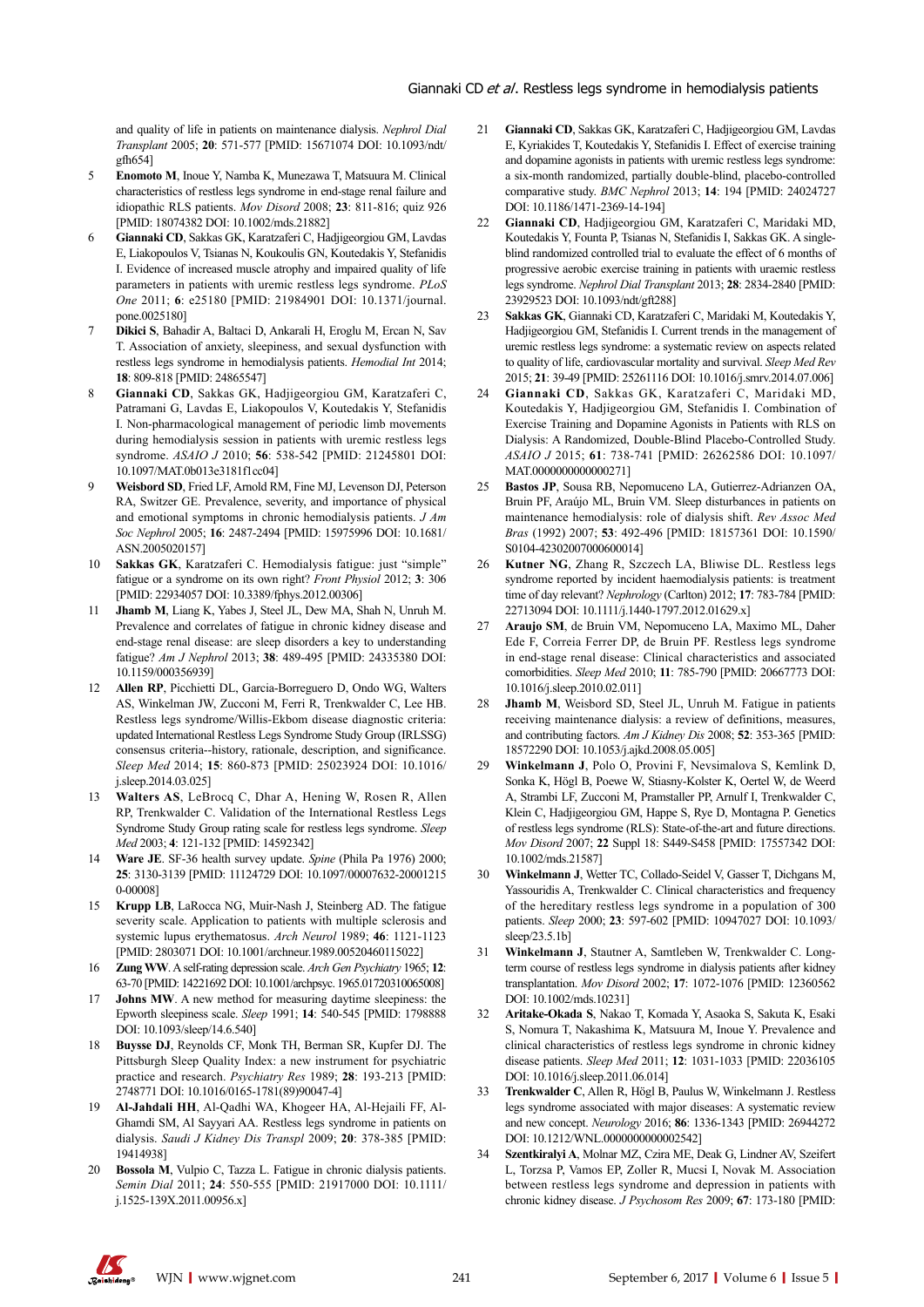Giannaki CD et al. Restless legs syndrome in hemodialysis patients

19616146 DOI: 10.1016/j.jpsychores.2009.05.004] 35 **Bossola M**, Luciani G, Tazza L. Fatigue and its correlates in chronic hemodialysis patients. *Blood Purif* 2009; **28**: 245-252 [PMID: 19684391 DOI: 10.1159/000231985]

**P- Reviewer**: Taheri S, Watanabe T **S- Editor**: Ji FF **L- Editor**: A **E- Editor**: Lu YJ